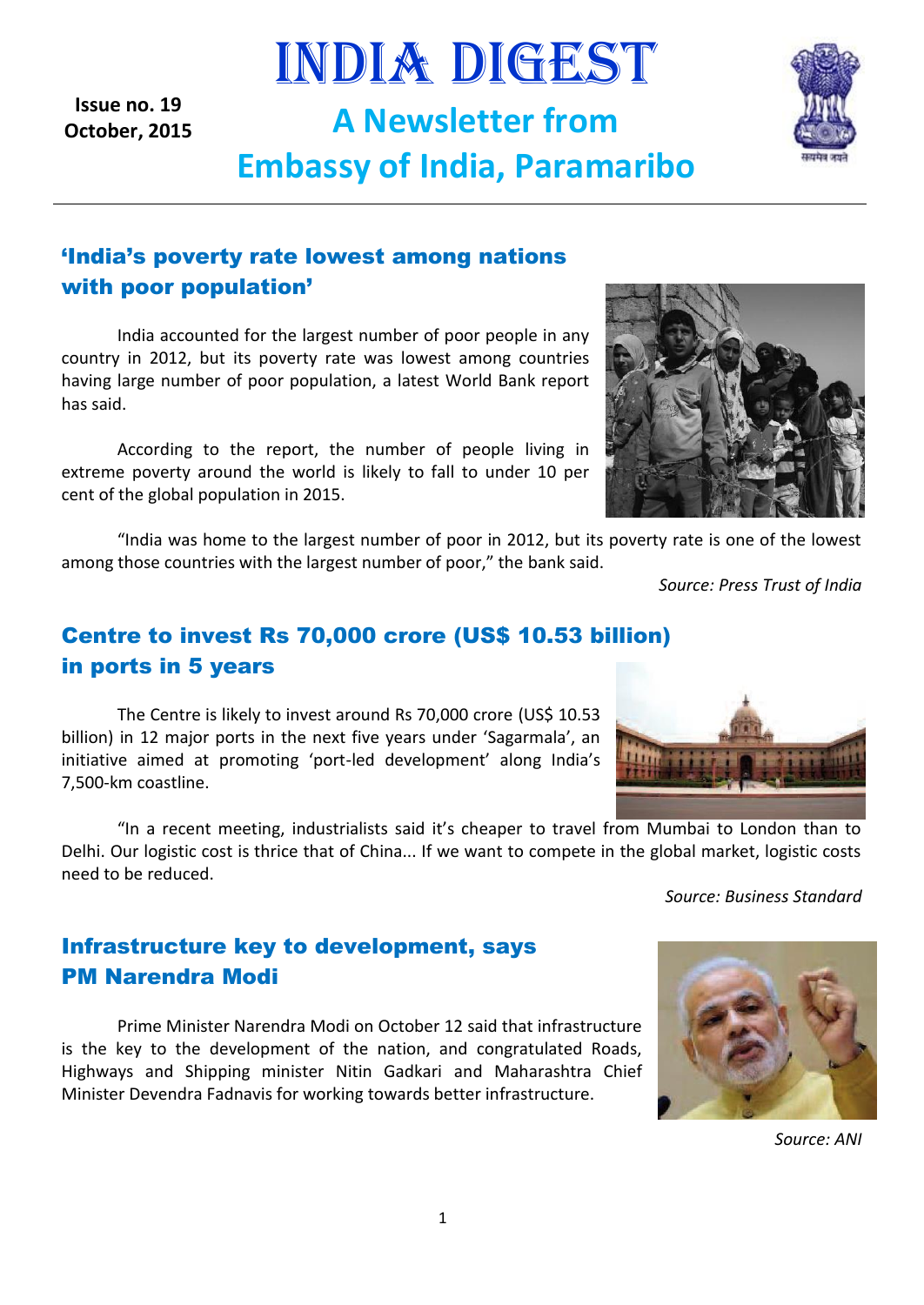## Enormous progress in US-India relations under Modi's leadership'

The relationship between India and the US has grown enormously especially on security and diplomatic fronts after Prime Minister Narendra Modi came to power, a top State Department official has said and hoped that this alliance will only become more productive.

"There's been enormous progress in US-India relations, and

certainly since Prime Minister Modi came into office," State Department Spokesman John Kirby had said on October 9.

*Source: The Hindu Business Line*

## Indian origin social entrepreneur Bhagwati Agrawal among CNN's Top Ten Heroes

Indian-American social entrepreneur Bhagwati Agrawal has made his way into the CNN's Top Ten Heroes of 2015, for creating a rainwater harvesting system that now provides life-changing, safe drinking water across six villages in Rajasthan.

*Source: Press Trust of India*

## Germany offers euro 2 bn to develop India's clean energy corridor

Germany on October 5 offered euro 2 billion to the Indian government to develop solar projects and a clean energy corridor even as both sides agreed to resume talks for the India-European Union (EU) free trade pact. India also announced it would fasttrack approvals for German firms present here.

"I place great value on Germany's assistance of over euro 1 billion for India's green energy corridor and a new assistance

package of over euro 1 billion for solar projects in India. We also intend to deepen research cooperation in clean and renewable energy, and energy efficiency," said Prime Minister

Narendra Modi after a three-hour long meeting with German Chancellor Angela Merkel.

*Source: Business Standard*





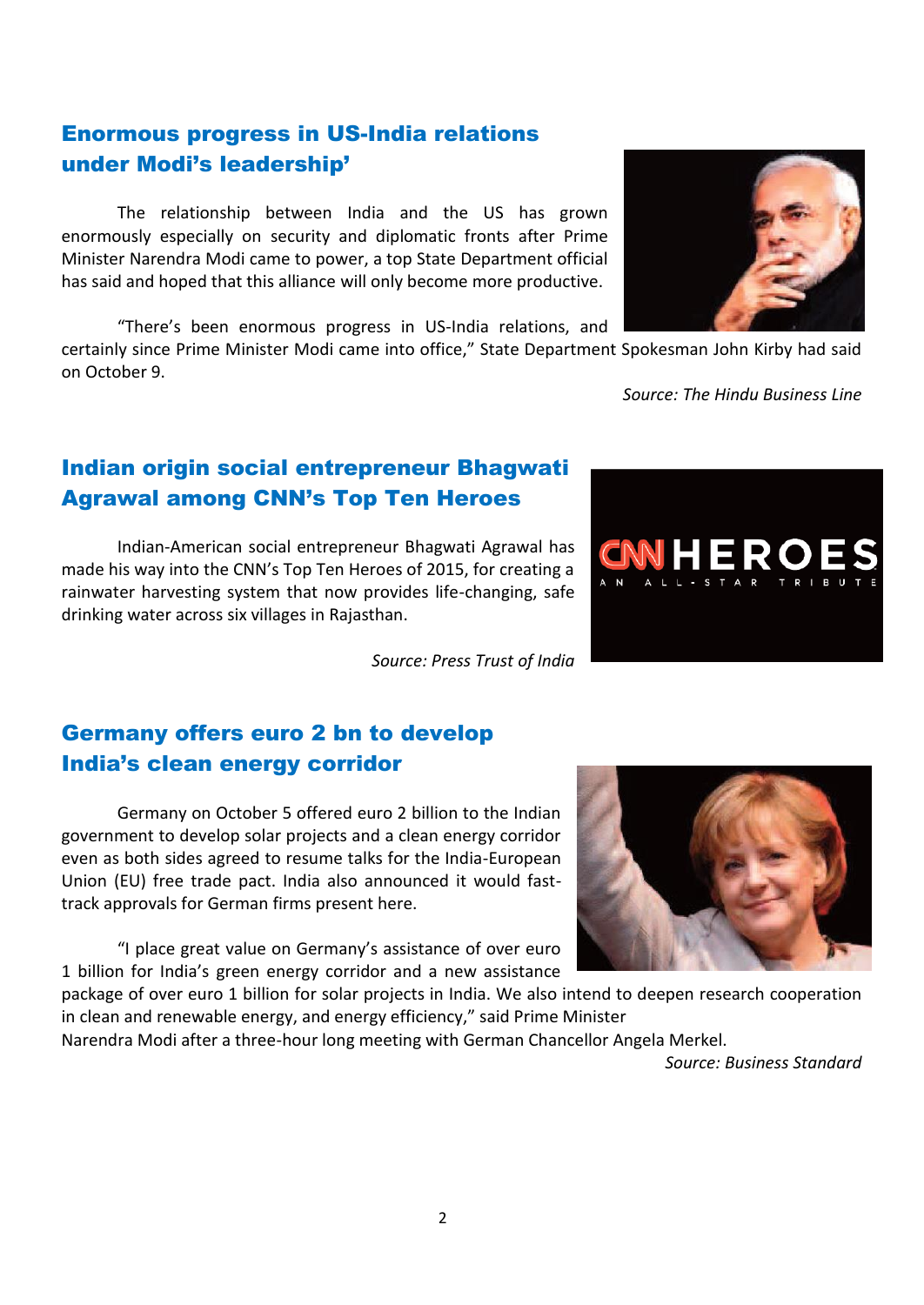## France in discussions with Centre, States on smart cities' project

The French government has started discussions with the state governments and administrations of Maharashtra, Chandigarh and Puducherry, and also the Centre, for implementing Prime Minister Narendra Modi's "smart cities'' project.

French development agency AFD has already committed €600

million of the €2 billion of loans promised by it for implementation of the smart city projects in Puducherry, Nagpur and Chandigarh over three years, French Ambassador Fran ois Richier said at a press conference on Friday.

*Source: The Hindu Business Line*

## 'Sri Lanka keen to bolster trade ties with India'

The new government in Sri Lanka is keen to promote trade relationships with India.

This includes an agreement on science and technology that is

being worked out and which the two countries hope to sign next year, according to Vadivel Krishnamoorthy, Deputy High Commissioner of Sri Lanka in southern India.

*Source: The Hindu Business Line*

## We have restored India's credibility abroad: Modi

Prime Minister Narendra Modi said his government has successfully restored the credibility of India in the eyes of global investors, turning the sentiment of private and foreign investments positive in just 15 months.

Sharing stage with German Federal Chancellor Angela Merkel at the Indo–German Summit 2015 'Digitising Tomorrow Together', organised by Nasscom and Fraunhofer India, in Bengaluru on Tuesday, Modi told a packed audience, comprising top honchos of India Inc and

a German industry delegation, that his government has "always said that government has no business to do business. Hence, through PPP (public private partnerships) or otherwise we are encouraging private investments in areas where only government used to invest before."

*Source: The Hindu Business Line*



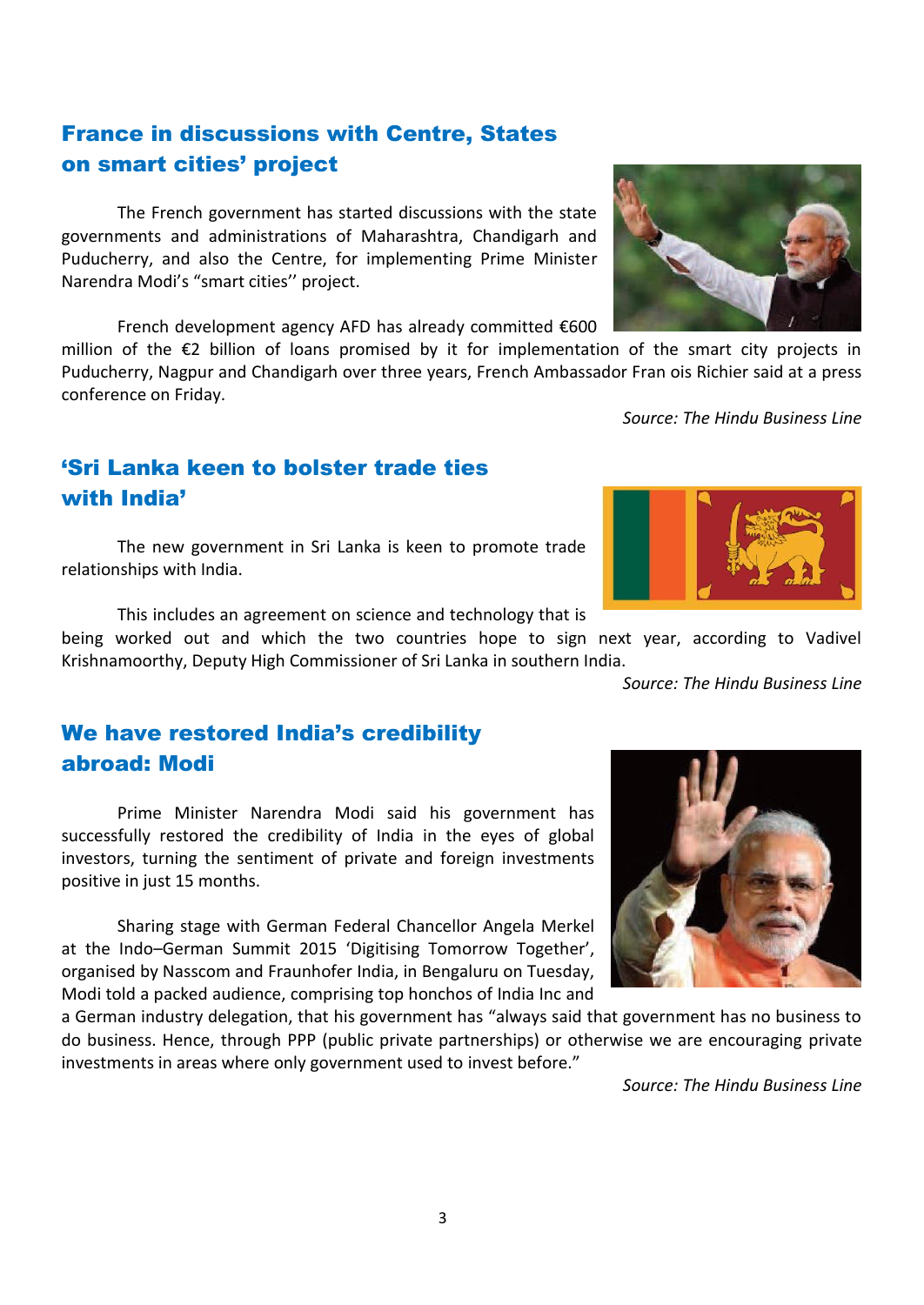# India looks to US for tech, funds for renewable start-ups

At the recently conducted 'US-India Energy Partnership Summit' in Washington DC, Indian solar experts mooted a renewable energy partnership between India and the US  $-$  in technology and funding  $$ with the aim of benefitting renewable start-ups.

Calling for US investments in India, Pranav Mehta, Chairman, National Solar Energy Federation of India (NSEFI), highlighted the opportunities in India.

*Source: The Hindu Business Line*

## India climbs one rank with a 32% sprint in brand value

India's nation brand value has in 2015 increased by a whopping 32 per cent to \$2.14 trillion, compared with \$1.62 trillion last year, shows a report by London-based Brand Finance, a leading independent brand valuation and strategy consultancy.

Not only has India's rate of increase been the highest among the top 10 by brand value, it has also helped the country improve its global ranking by a notch to seventh.

Only three Asian nations - China, India and South Korea - figure among the top 20 most valuable nation brands. Even as China has maintained its second position, it has lost one per cent of its value over a year to \$6.3 trillion in 2015.

South Korea has improved its ranking to 12th from 17th with a 10 per cent increase in value to \$1.1 trillion.

*Source: Business Standard*

## India is an important partner, says Merkel

German Federal Chancellor Angela Merkel who witnessed the fusion of German engineering and Indian IT at the Bosch facility in Bengaluru on October 6 said that India is an important partner for Germany to renew its products and services and to be on the vanguard of technology.

"India has competence in IT and we should merge it with our competence in Industry 4.0 (Internet of Things) to cooperate in many areas beyond this."







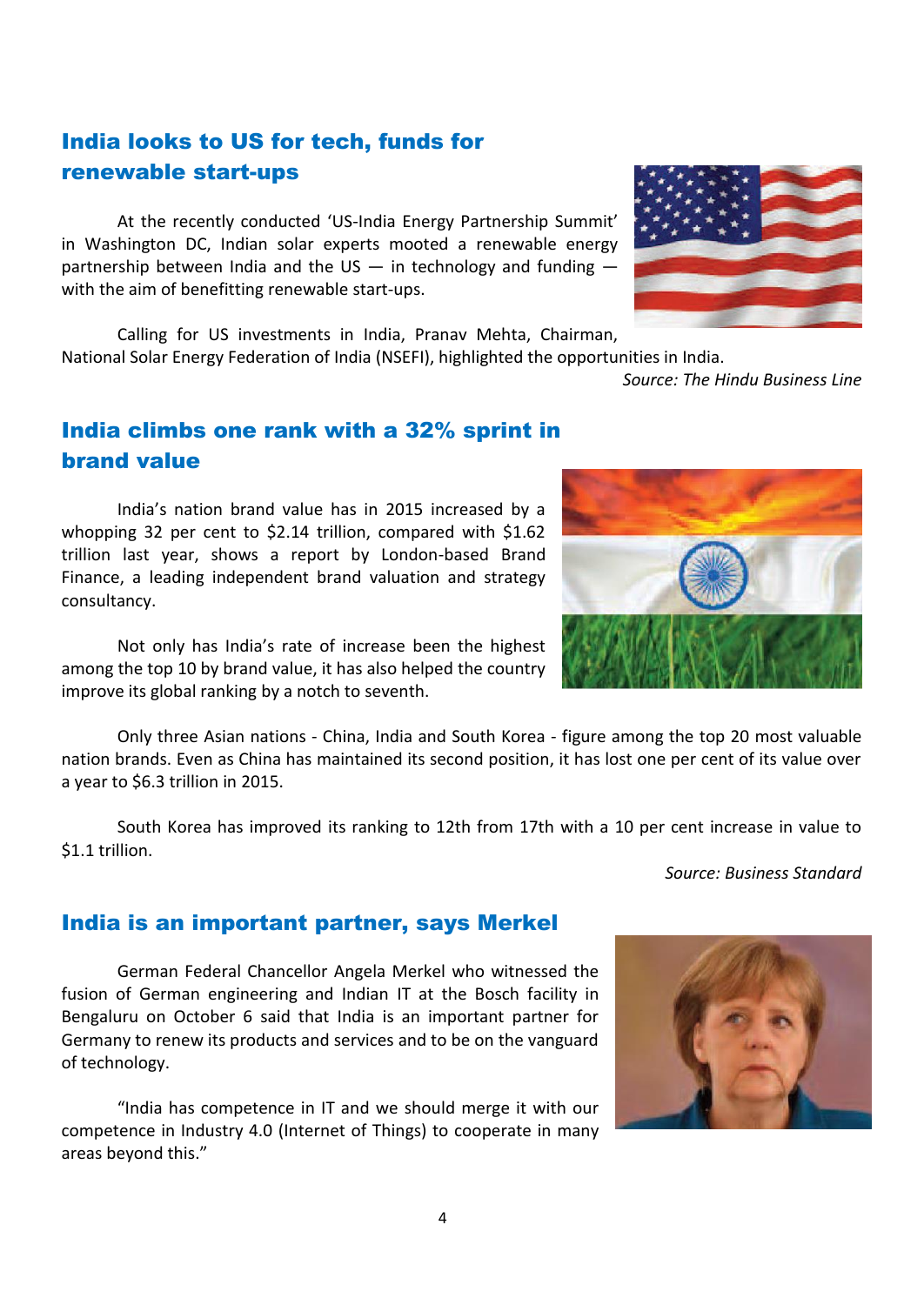despite slowing external demand, the domestic growth cycle is

India most attractive investment station globally: EY report

India has been ranked the world's most attractive investment destination for the next three years, as per a survey by consultancy firm EY released on October 14.

This comes close on the heels of this year's World Economic Forum (WEF) Global Competitiveness Index showing that in a rather

dramatic turnaround, India has climbed 16 places to the 55th position among 140 economies, ending five years of decline.

*Source: Financial Express Bureau*

# India in goldilocks period, GDP likely to grow at 7.6%: Nomura

India is in a goldilocks period of low inflation coupled with gradual recovery and the country is expected to clock a GDP growth rate of 7.6 per cent this fiscal year, says a Nomura report.

According to Japanese financial services major Nomura,

22 per cent in August, government data showed on October 12. That helped overall industrial output expand at its fastest pace in almost three years. *Source: Reuters*

Annual growth in capital goods production, a proxy for capital investments, hit a 14-month high of

Stating that Germany is one of India's most important trading partner, she said there are 170

German companies in Bengaluru alone and over 1,600 German companies that are actively engaged in

# Modi's infrastructure splurge revives investment in India

largest economy as it tries to recover momentum.

India.

improving.

Prime Minister Narendra Modi's bet on higher public spending to spur economic activity in India has started paying off, as capital investment shows signs of sustained revival after years of uneven

growth.

But corporate spending is still tepid and federal revenues remain stressed, raising the risk of another false dawn for Asia's third







*Source: The Hindu Business Line*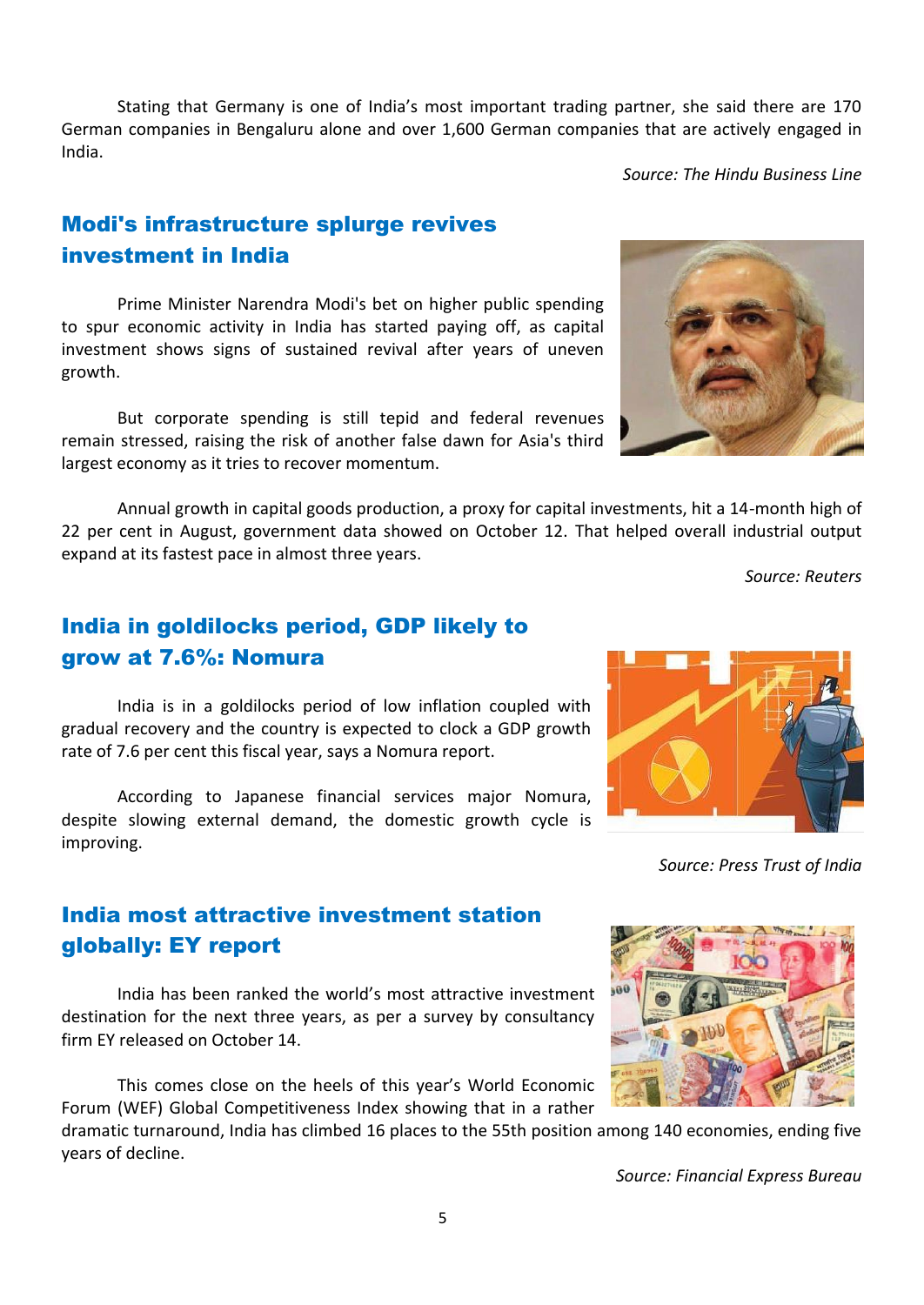# 'Make in India', 'SelectUSA' mutually compatible: US ambassador

Asserting that Indo-US economic ties are "not a zerosum game", a top American diplomat has said that the 'Make in India' and 'SelectUSA' initiatives to attract investment are "mutually compatible" as evidenced by the increase in bilateral trade.

"We are strongly supportive of the 'Make in India' as

we are of other drives such as 'Digital India', 'Clean India', financial inclusion...and in 'Make in India' we see several sectors such as in advance nuclear energy, among other areas ...and we will continue to support the drive.

"But, it ('Make in India') in no way subtracts or minimises our efforts to attract Indian investment in the US. In fact they are actually very mutually compatible and reinforcing...That is why you see the two-way trade figure going up," US Ambassador to India Richard Verma said.

He was addressing a press conference here on the 'SelectUSA' holding its first-ever road show in India, that kicked off from New Delhi on October 14.

*Source: Press Trust of India*

### 2 Chinese cos to invest \$5bn

In a boost to PM Narendra Modi's `Make in India' project, two Chinese companies, Sany Group and Chint Group, said on October 15 that they are looking to invest around \$5 billion in the country's renewable power sector. While Sany , one of China's leading manufacturers of construction equipment, has committed around \$3 billion in five years for setting up wind turbines, Chint, which specializes in industrial equipment and energy , will invest around \$2 billion in solar projects.

## India fourth fastest growing FDI source for US

Foreign direct investment (FDI) by Indian firms into the US has touched \$11 billion making the Asian country the fourth fastest growing source of such investment in the North American nation, an official said in Kilkata on October 16.

"India has become the fourth fastest growing source of FDI into the US with \$11 billion of historical investment and counting," executive director of Select USA Vinai Thummalapally told media persons here.

*Source: Indo-Asian News Service*



*Source: The Times of India*



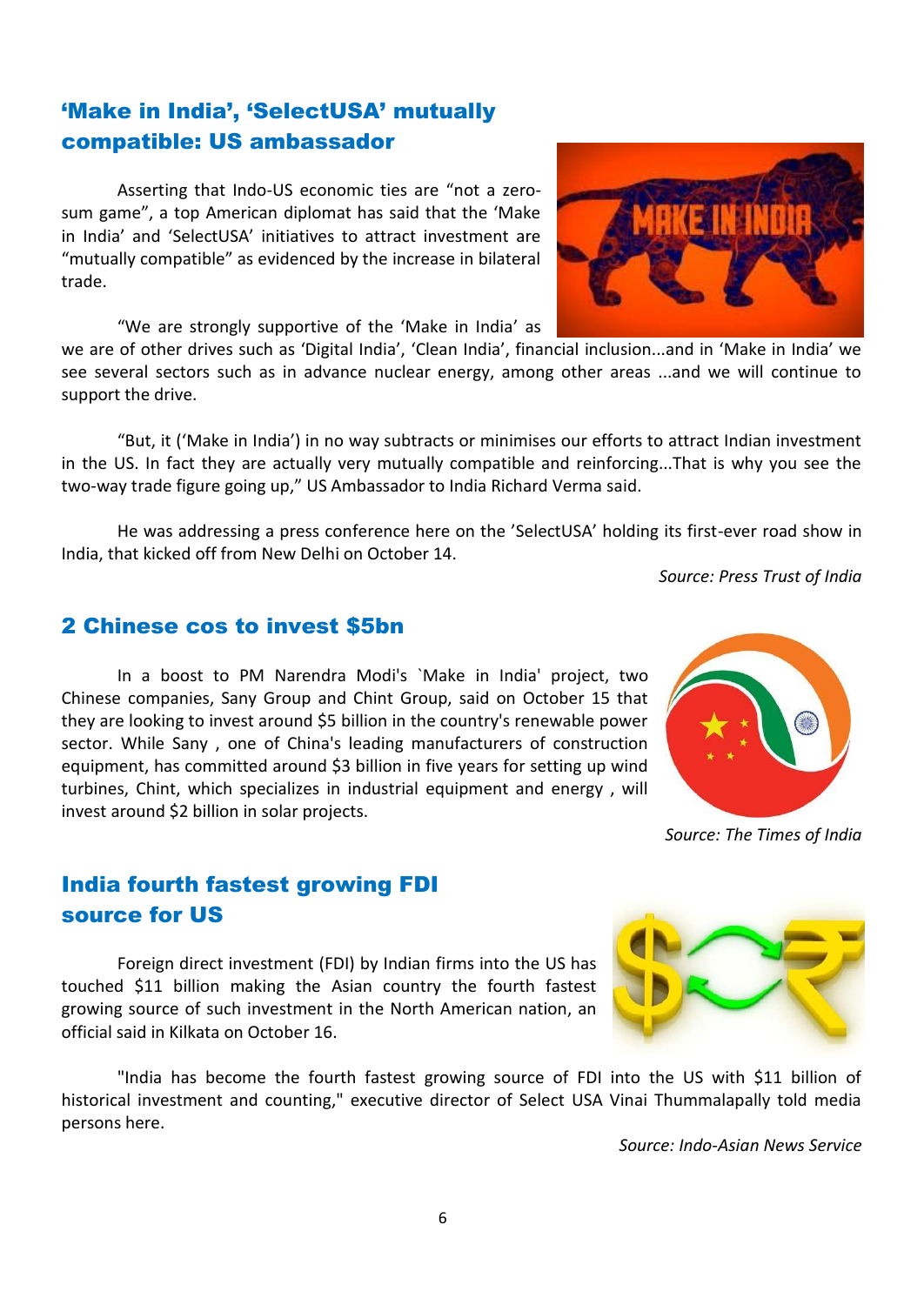# Boeing mulls assembling helicopter in India

Boeing is considering assembling either the Apache combat helicopter or the Chinook heavy lift chopper in India, a top Boeing official said on October 16.

Boeing has already closed deals with India to sell 22 Apache combat helicopters and 15 Chinook CH-47F heavy lifting copters.

James McNerney, chairman of Boeing, said at an event that was live streamed across the country, that they were evaluating assembling one of the two helicopters in India.

*Source: Indo-Asian News Service*

# Indian defence exports pegged at Rs.1,200 crore (US\$ 184.70 million) this fiscal

India's defence exports could exceed Rs.1,200 crore (US\$ 184.70 million) this year, Defence Minister Manohar Parrikar said, hinting at a doubling as compared to the last fiscal.

"Last year, export amounted to only Rs.630 crore approximately. This year it should exceed Rs 1200 crore approximately," he said at the inaugural edition of the Global Business Forum, an initiative of Indian Institute of Technology- Bombay alumni association, held near Panaji, Goa.

# Indian media, entertainment can be \$100 bn industry: CII

Indian media and entertainment industry has the potential to log \$100 billion (Rs.650,000 crore) turn over by 2025 provided it gets adequate infrastructure and government support, the Confederation of Indian Industry (CII) said on October 18.

"Indian media and entertainment industry has the potential to reach \$100 billion by 2025," the CII said on the eve of its two-day Big Picture Summit beginning here on Monday.

"This would imply growth to Rs.210,000-250,000 crore (US\$ 31.61 – 37.63 billion) by 2020. Such robust growth can come only on the back of enabling infrastructure and the support of the government and the industry itself," a CII and Boston Consulting Group vision paper prepared for the summit said. *Source: Indo-Asian News Service*

**Confederation of Indian Industry** 



*Source: Indo-Asian News Service*

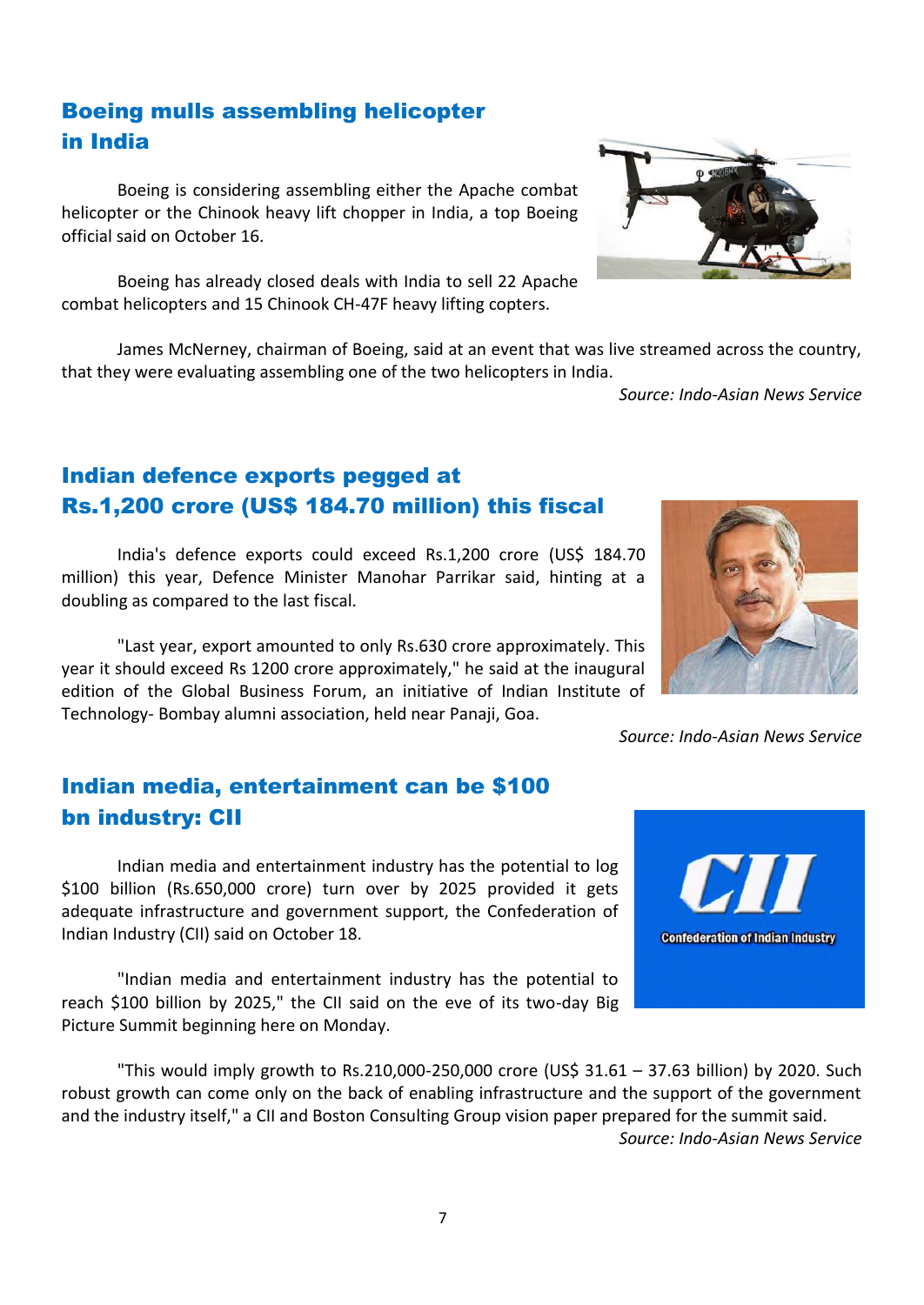## Solar sector attracts \$6.2 bn corporate funding in Q3

Solar sector globally attracted corporate funding worth \$6.2 billion in July—September 2015 quarter, says a report.

During the second quarter of the calendar year, the sector had seen investments worth \$5.9 billion, according to a report by clean energy communications and consulting firm Mercom Capital Group.

## Amazon plans to start cloud services in India

US online marketplace Amazon plans to start cloud services in India and shift some of its servers from Singapore for its data centres in India. Sources said these issues, among others, were discussed at a meeting between senior Amazon officials and Union Communications and Information Technology Minister Ravi Shankar Prasad on Thursday.

A three-member delegation from Amazon, comprising of Amit Aggarwal, vice-president and managing director of Amazon India; Monique Meche, vice-president (public policy); and Lisam Mishra, director (public policy), participated in the meeting, which lasted about 30 minutes. The Amazon officials also discussed the company's expansion plans, as well as a few regulatory and taxation issues it faced in the country.

GDP to grow in excess of 7.5% this fiscal, says FM

Finance minister Arun Jaitley on October 15 said economic growth could top 7.5 per cent in the current financial year and macro-economic indicators were positive, with declining inflation and twin deficits under control.

*Source: Press Trust of India*

## Agriculture, blue economy, security key aspects of India-Africa ties

Agriculture, blue economy and security are key aspects of India's ties with African countries, a senior official said on October 16.





*Source: The Hindu Business Line*



*Source: Business Standard*

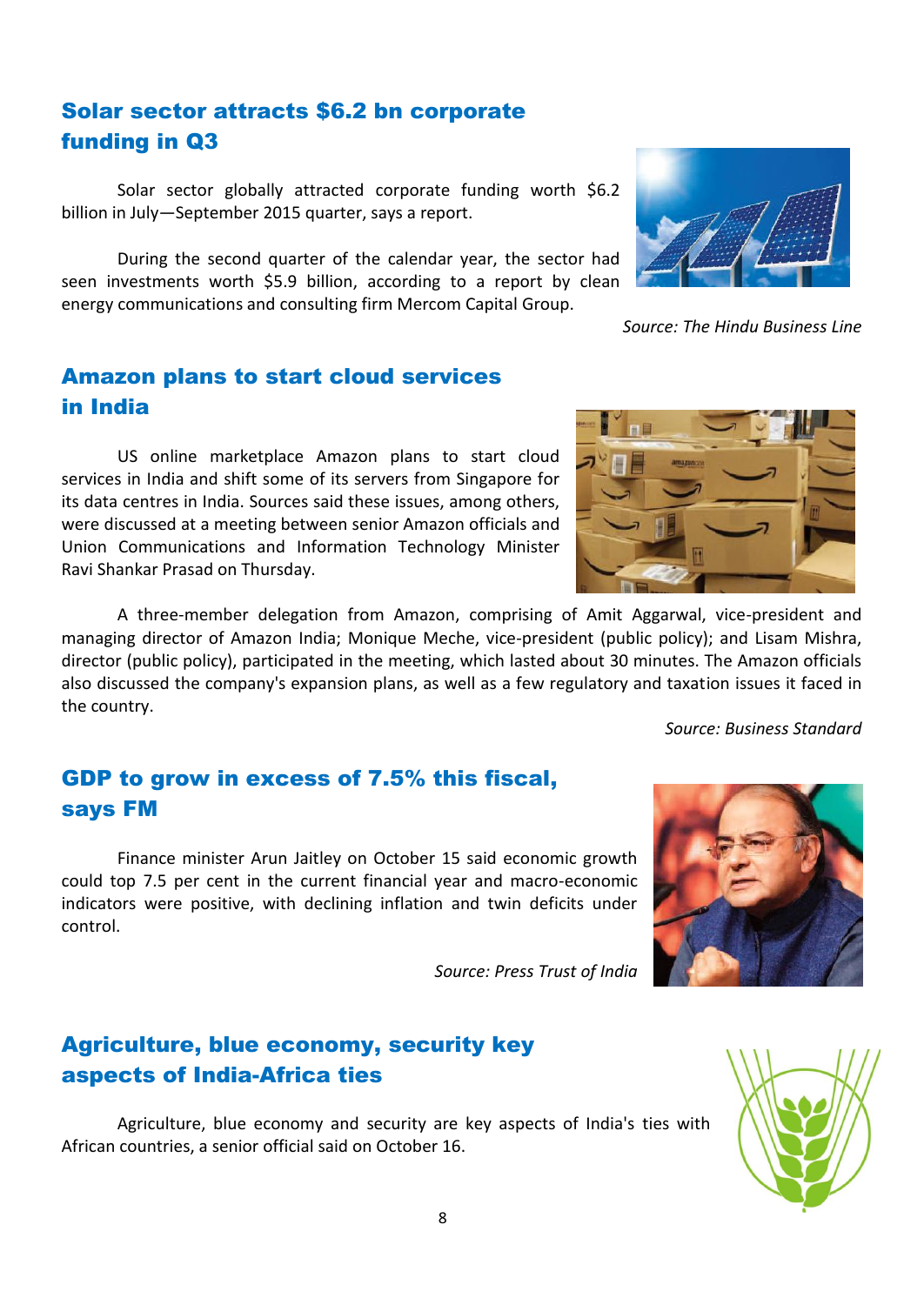Addressing the media ahead of the third India Africa Forum Summit (IAFS) to be held from October 46 to 29, Secretary (West) in the external affairs ministry, Navtej Sarna, said that India's approach to ties with African countries was that of partnership.

"India has played a key role in terms of security in Africa. We have had 11 peace keeping forces. *Source: Press Trust of India*

## India-Africa Forum Summit kicks off in New Delhi

The 3rd India-Africa Forum Summit kicked off in New Delhi on October 26 with a meeting among the senior officials of the host nation and 54 countries from the African continent.

"A moment for the cameras. IAFS formally begins with senior officials



meeting," India's foreign ofice spokesperson Vikas Swarup tweeted, soon after a photo session at the venue, the Indira Gandhi Stadium Complex in New Delhi.

According to Indian officials, this will, perhaps, be the first time that all the 54 African countries are coming together outside the continent for such a meeting, with 40 of them expected to be represented by their heads of state or government.

The two previous India-Africa summits were held in 2008 and 2011, in New Delhi and Addis Ababa but with only representative participation from African countries. The actual summit this time among the leaders was scheduled on October 29.

*Source: Indo-Asian News Service*

### Remittances to grow 2.5%: World Bank

Even as developing countries as a whole will witness a slowing of remittances in 2015, India, the world's largest recipient of such inflows, would somewhat weather the trend, the World Bank has said, reports fe Bureau in New Delhi. On the back of the recovery of the US economy and the "fiscally supported economic resilience" in the Gulf countries, remittances to India will grow 2.5% this year compared with a 2% increase in such flows to all developing countries, according to the World Bank's latest Migration and Development Brief released on October 23.

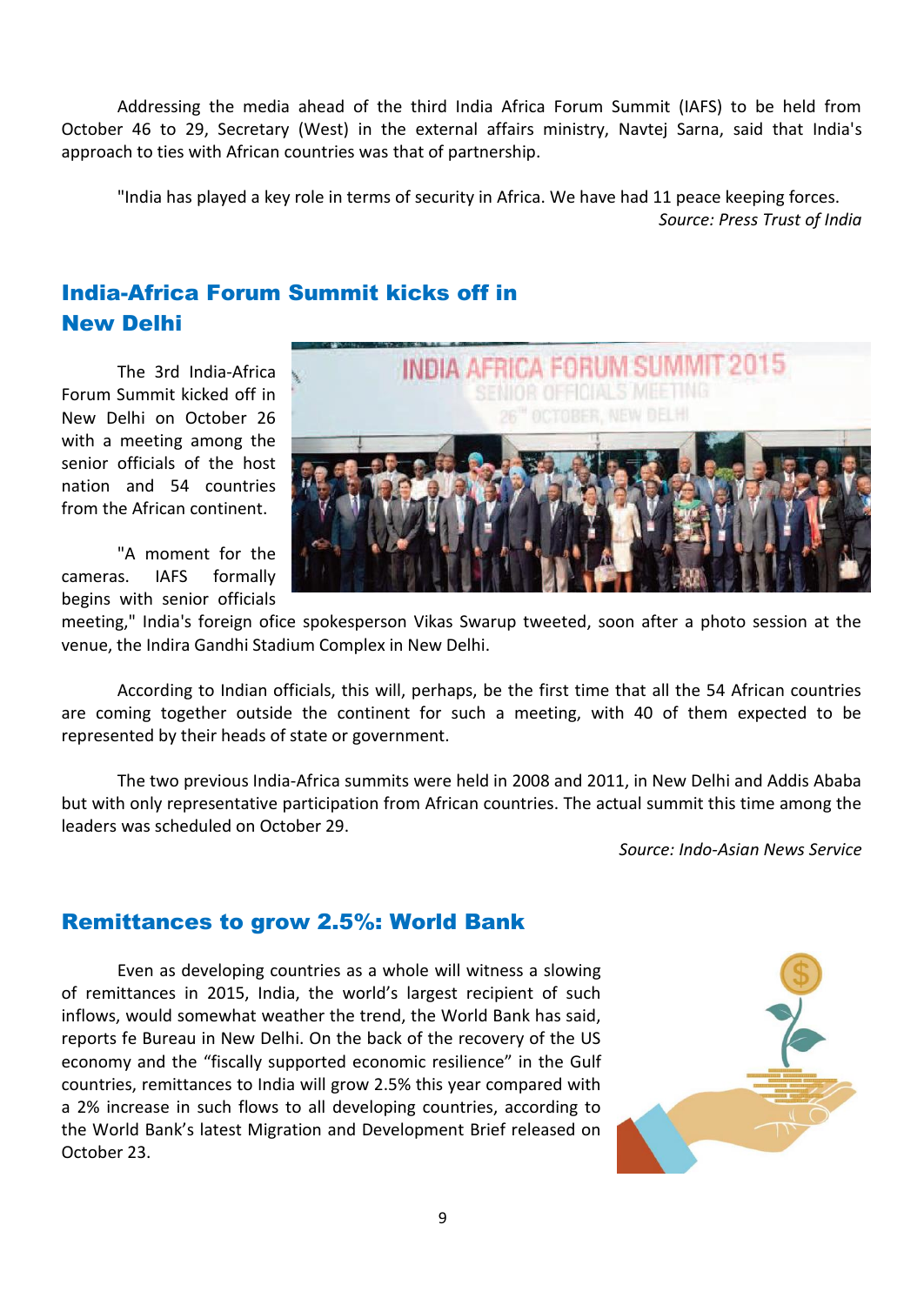That would mean remittances to India would touch \$72 billion in 2015, maintaining its lead over China, which will receive about \$64 billion, marginally lower than the previous year.

In 2014, overall remittances to developing countries grew 3.3% while those to India increased just 0.6%.

*Source: The Financial Express*

## Sudan keen for Indian investment in agriculture, gold mining

Agriculture, gold mining and petroleum are prime areas where Sudan wants India to invest in the coming years, Sudan's Ambassador to India Hassan E. El Talib said on October 23.

"India-Africa relations have been historic. Over the years, Sudan has emerged as a major producer of gold. We want India to invest more in gold mining, apart from other areas such as

agriculture and infrastructure, through which India-Sudan relations can reach new heights," Hassan told media persons ahead of the Indo-Africa Forum Summit.

*Source: Indo-Asian News Service*

## Japan offers India soft loan for \$15bn bullet train project

Japan has offered to finance India's first bullet train, estimated to cost \$15 billion, at an interest rate of less than 1%, officials said, stealing a march on China, which is bidding for other projects on the world's fourth-largest network.

Canada's new PM urged to fast-track free

trade agreement with India

pending free trade agreement with India.

Tokyo was picked to assess the feasibility of building the 505-kilometre corridor linking Mumbai with Ahmedabad, the commercial capital of Prime Minister Narendra Modi's home state, and concluded it would be technically and financially viable. The project to build and supply the route will be put out to tender, but offering finance makes Japan the clear frontrunner.

*Source: Reuters*





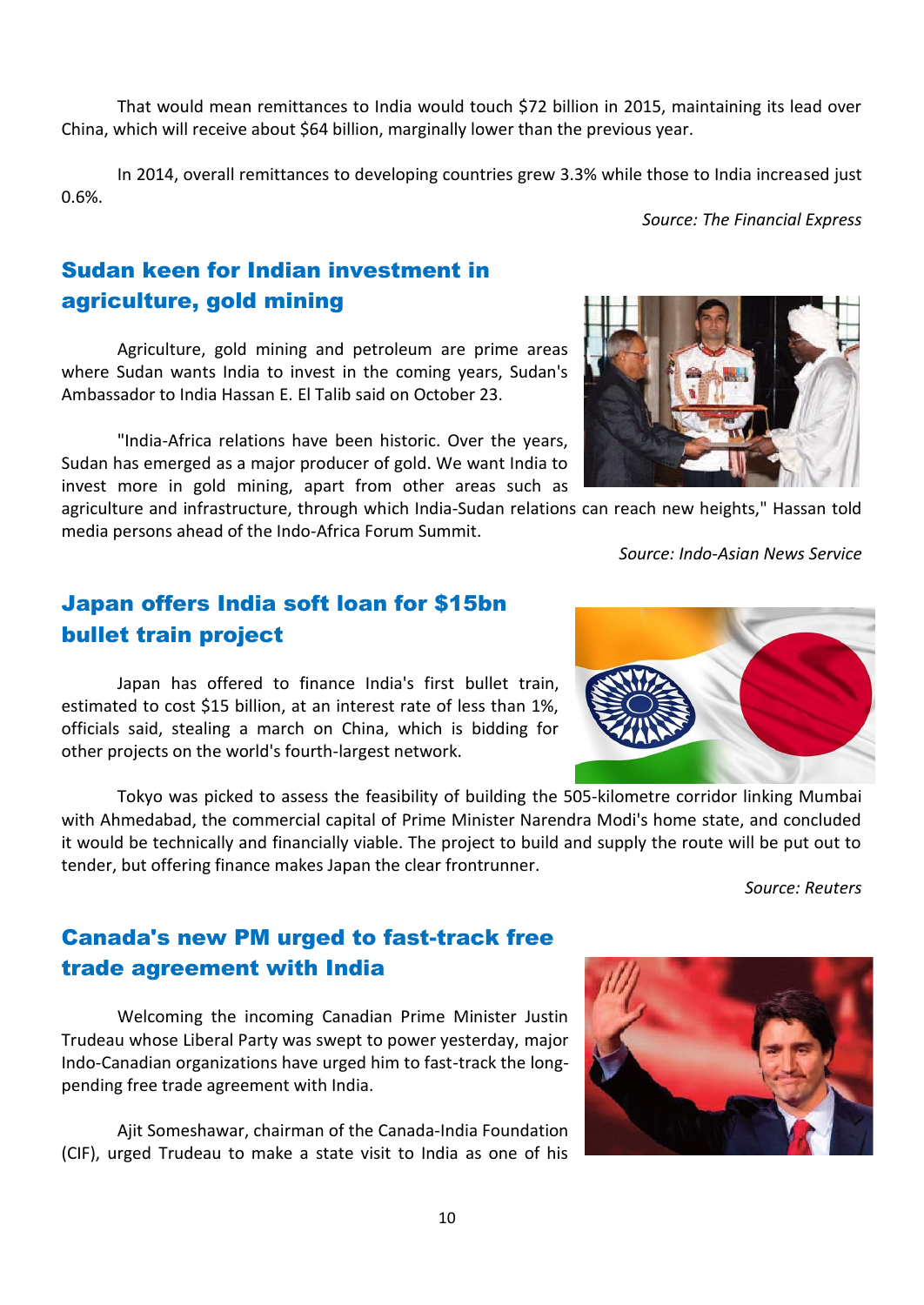mutual fund schemes, including some 10 exchange- traded funds. More than \$1 billion worth of assets

foreign policy priorities and conclude the long-pending Comprehensive Economic Partnership Agreement (CEPA) and the Foreign Investment Protection Agreement (FIPA) between the Canada and India.

Canada and India have agreed to triple their trade to \$15 billion, but the progress has been tardy even as the visit by Modi - the first by any Indian PM in 42 years - here in April and two trips to India by his Canadian counterpart have reinforced this pledge.

*Source: Indo-Asian News Service*

## US to host US-India trade policy forum

US Trade Representative Michael Froman will host the ninth ministerial-level meeting of the US-India Trade Policy Forum (TPF) in Washington on Oct 29 to discuss how to expand trade and investment through forward-looking policy initiatives.

The TPF provides the venue for evaluating progress that has been made on trade and investment issues between the US and India at the ministerial level, according to an official announcement.

"I look forward to hosting Minister Nirmala Sitharaman for a productive meeting about bringing our countries into greater trade partnership," said Froman.

*Source: Indo-Asian News Service*

## Indian equities trade higher after previous profit-booking

Key Indian stock market indices opened on a positive note on Wednesday, ahead of the trading holiday the day after, as investors looked for fresh positions after a bout of profit-taking the day before.

Against the previous close at 27,306.83 points, the sensitive index (Sensex) of the Bombay Stock Exchange opened slightly higher at 27,312.35 points. Soon after it started rising steadily and was ruling at 27,390.13 points before noon, with a gain of 83.30 points, ot 0.31 percent.

## Reliance Capital to buy Goldman Sachs' Indian funds arm

Reliance Capital, a part of the Anil Ambani-led group, on October 21 said it is acquiring Goldman Sachs Asset Management's onshore business in India like mutual funds and exchange-traded funds for Rs.243 crore (\$37.5 million) in an all cash deal.

Goldman Sachs' India onshore arm currently manages 12